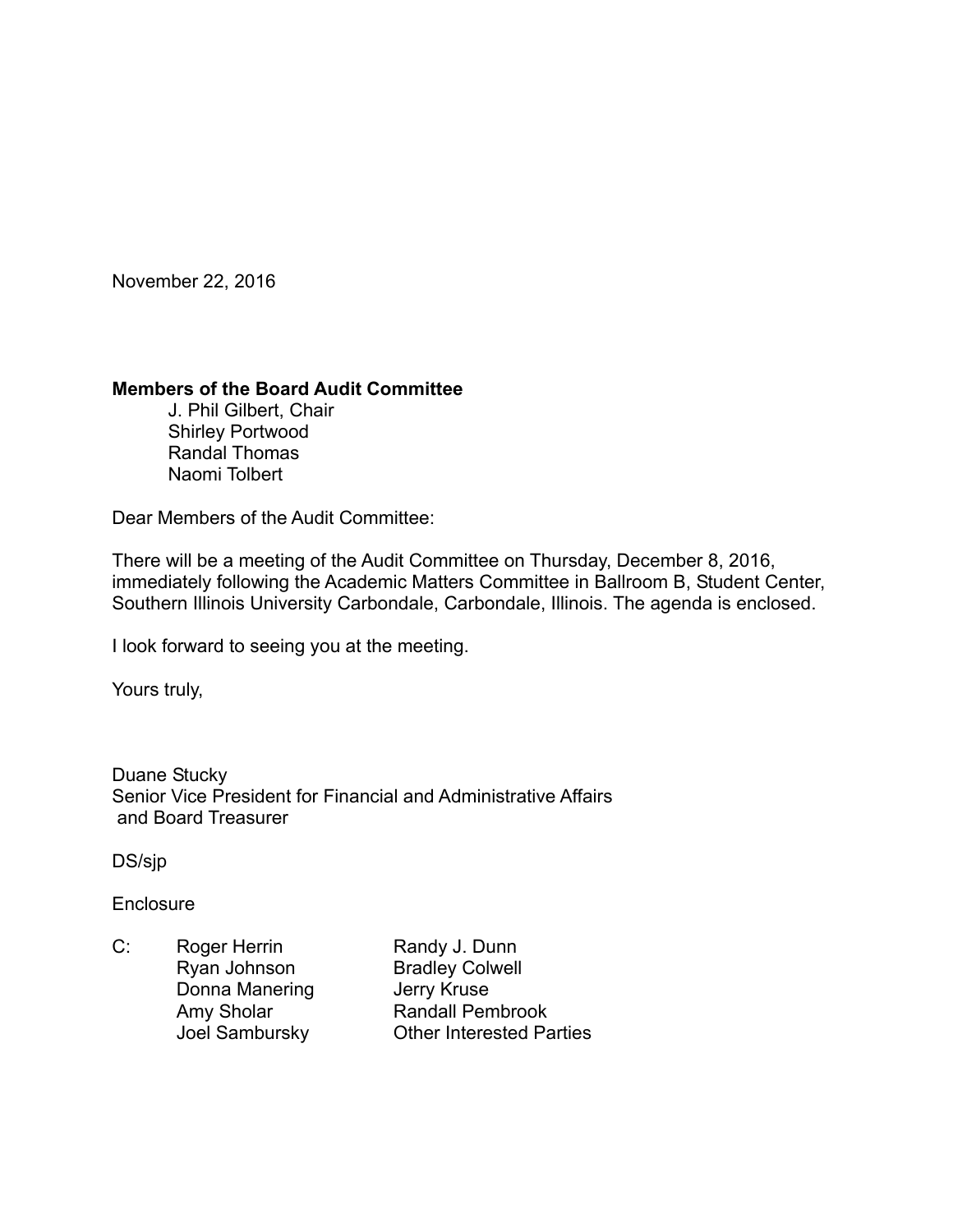# AGENDA

# MEETING OF THE SOUTHERN ILLINOIS UNIVERSITY BOARD OF TRUSTEES AUDIT COMMITTEE

# Thursday, December 8, 2016 Immediately following the Academic Matters Committee

## Ballroom B Student Center Southern Illinois University Carbondale

- 1. Approval of Minutes of the Meeting May 5, 2016 (attached).
- 2. Information Report: FY 16 Annual Report of Internal Audit, Compliance and Ethics by Kim Labonte, Executive Director of Audits
- 3. Other Business
- 4. Adjournment